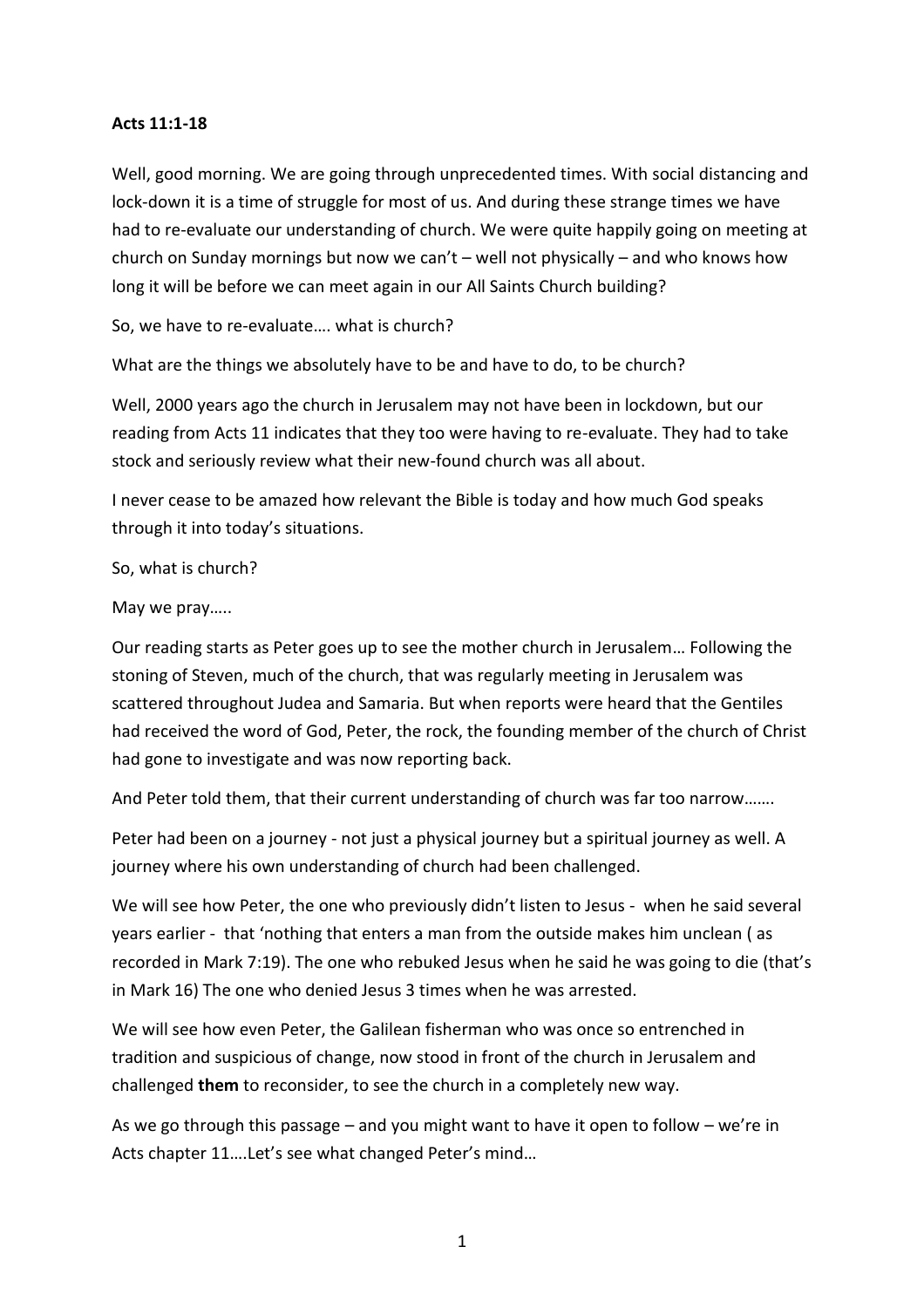## Verse 4 - *Starting from the beginning, Peter told them the whole story:*

Peter was in the city of Joppa, 40 miles west of Jerusalem – on the coast…hmm, Joppa ….OK more Brownie points on offer this morning…. to anyone who can tell me another incident recorded in the Bible that happened in Joppa?

It was eight centuries earlier a certain man boarded a ship in Joppa – intent on running away from God….his name was?....

A couple more clues for those who haven't got it yet….He was supposed to go to Nineveh… He was in the belly of a fish for 3 days…..yes of course it was– Jonah

But this occasion in Joppa, Peter was not running away, Peter was praying…

There has been a lot of praying going on in this church in the last 6 weeks. The one thing lock-down has enabled us to have…. is time…. and many people have come together virtually, every evening at 9pm to pray. I thank God that Linda Fiddyment stood up on our very last service we had altogether in All Saint's church and suggested we do this. Suggested that we come together each evening at 9pm and pray. If that wasn't a God incident, I don't what is! God prompting, Linda listening and speaking out in faith.

So Peter was praying…And As he prayed he had a vision….. It says he was in a trance, God enabling a state of mind where Peter could receive from God.. Peter was not asleep, this was not a dream, this was a vision, a picture from God.

Have you ever had a picture from God, or a picture while you pray which you think may be from God? It's not always easy to tell. But these are precious. Please record them, draw them, write them down and share them with someone you trust. Just a note of caution….if they're frightening, scary, negative, if they seem to be condemning – then they're not from God.

If you are not one for seeing pictures, you could ask…. you may be surprised. I always thought, pictures from God had to be coloured images – you close your eyes and you see an image… and so told myself I don't receive picture from God – but I kept asking and from time to time I get impressions of picture…I don't know if that makes any sense –say, for instance – if I 'see' a ship – I may not see a picture of a ship but I think of a ship…does that make sense?

You know when someone tells you – whatever you do don't think about a pink elephant….some may see and some may just capture it in their imagination….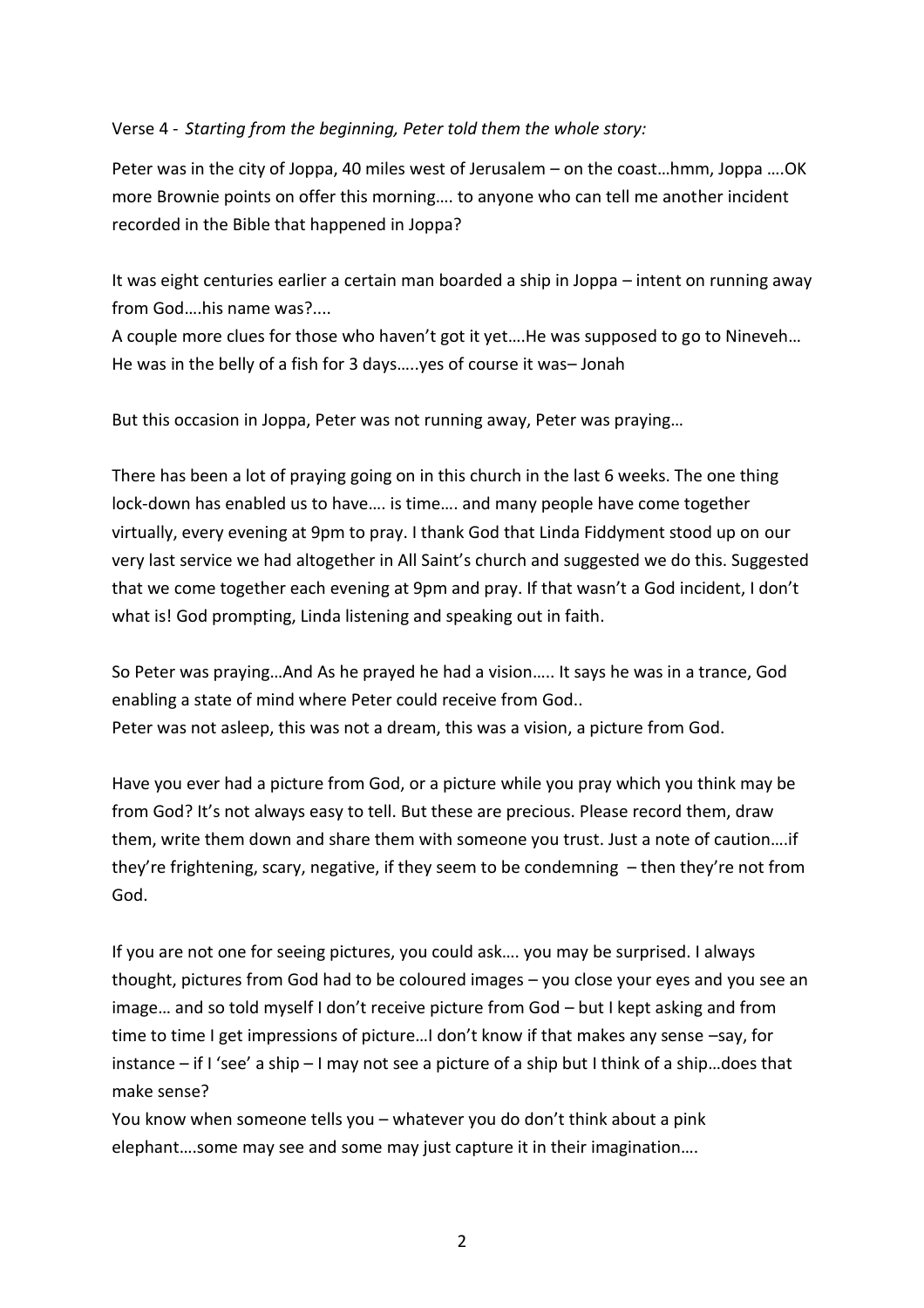So however God communicates to you – in thoughts, words, pictures, or by internal prompting – do leave space in your prayers to allow God to speak.

Clearly God speaks through scripture, through nature, through many other ways, but here in our passage we see God giving Peter a vision….

He saw something like a large sheet being let down from heaven filled with what, to Peter, would be unclean animals. And having received the vision God spoke to him …. telling him to eat them…

Peter was praying, he saw a vision and heard from God..but initially…he didn't believe what God was saying… verse 8 says

*8 , 'Surely not, Lord! Nothing impure or unclean has ever entered my mouth.'*

Dear Peter…. questioning God! And what a great irony…. Peter calling God, Lord, yet refusing to believe what he said.

But God, who, thankfully, has extraordinary patience, showed Peter 3 times, 3 times to make sure he got it…

Oh, how well God knows Peter!–

And how well God knows us too – I don't know about you, but for me…it is so easy to ignore God's voice and write it off as a coincidence, or maybe just our own thoughts – it can be hard to believe that the God who made the Universe wants to speak to little old me…do you feel that? I don't feel worthy enough. I'm not holy enough, I'm not good enough. But friends none of us are, and that's the point. Jesus came, he died to take our sins and he rose again – why? So we can have a relationship with God. We have been put right with God by the blood of Jesus – amen!

So God speaks to us, and fortunately, God usually reinforces His message. Sometimes he'll give the same message over several days, or weeks or months. Sometimes other people will have a similar message, and as you share with others, it seems that God is saying the same thing in lots of different ways through different people, and sometimes through different channels.

And I believe we have seen that powerfully with the prayer circle.

The words **God is doing a new thing** have been repeated time and time again…And we see that, don't we as He is growing his kingdom here in Chatham in a new way. Let's not pass this off as coincidence, let's not lose hope when things get tough. God is at work.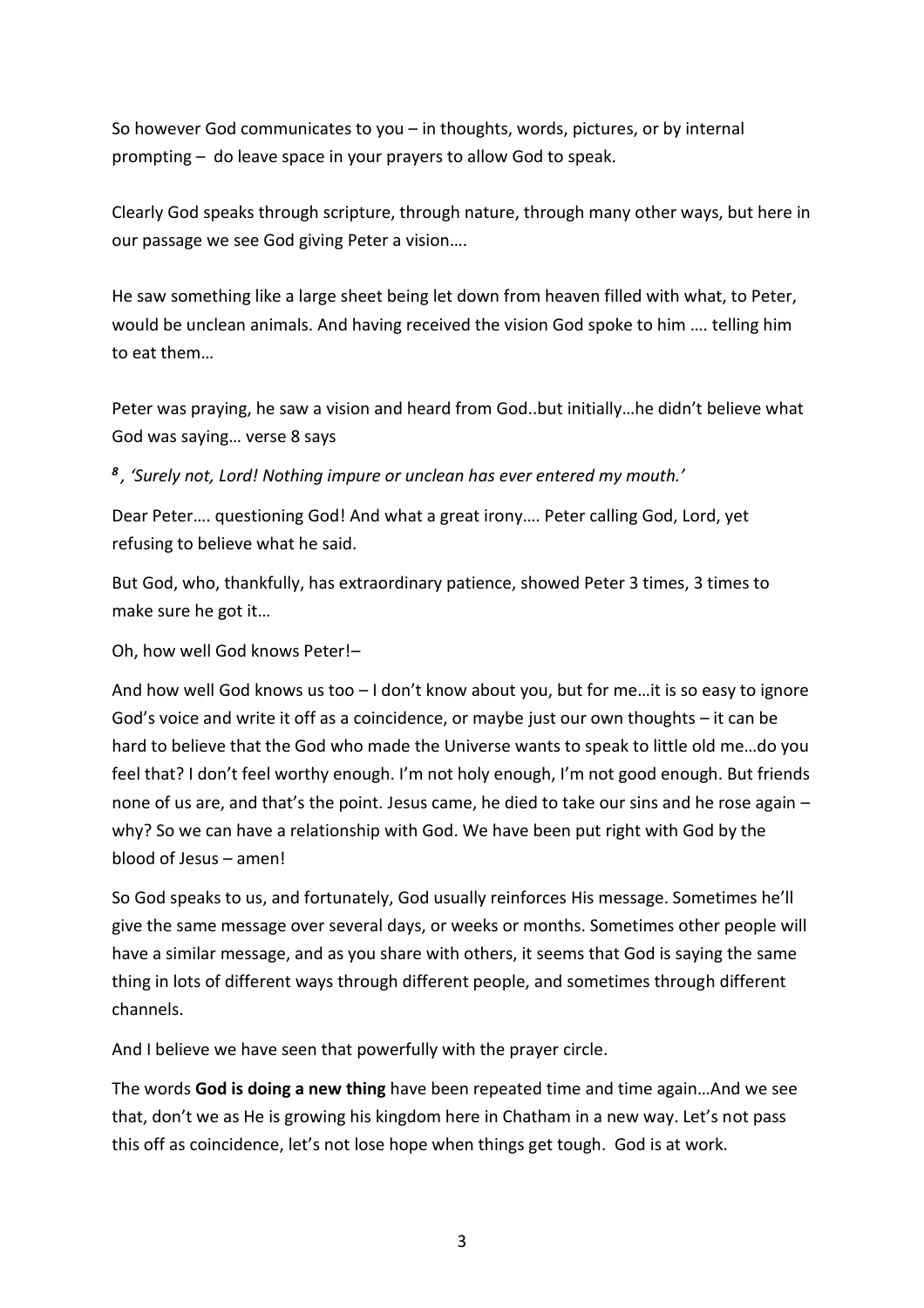I buried my wonderful mum last week – she died as a result of this wretched Coronavirus. Each one of us has been affected in different ways. But, let's hold on to the hope that God is with us, and he **is** doing a new thing.

Andrea brought us Psalm 91 back in March –the words *'you will find refuge under his wing'*  have been echoed so many times, by many different people….

But God doesn't give us messages just to make us feel better, sometimes he will give us that wonderful sense of peace, or an overwhelming sense of love but specific repeating words from God are usually for others….

We read on in our passage – verses 11 that

*<sup>11</sup> "Right then three men who had been sent to Peter from Caesarea stopped at the house where he was staying.*

And Peter, who had listened to God was now was listening to the Spirit's prompting. and he **went** with these men…. without hesitation… he went to *the house of uncircumcised men and ate with them*- something the old Peter would never have done.

…..And I love the way he took 6 witnesses with him.

He was going into unchartered territory, but he wasn't going to somewhere where God hadn't already been at work.….

He was going somewhere God was very much already at work.

An angel had appeared to the household of Cornelius – wow – an angel….

I wonder what that looked like? Some people think that angels are just humans that God uses for his purposes …. But the Bible says a lot about angels, spiritual beings that are part of God's creation.

Psalm 8 finds David musing – what is man that God is mindful of us…he made us a little less than the angels. Angels are mentioned 112 times in the OT and 184 times in the New. When Jesus was arrested in Gethsemane when one of his disciples had chopped off a soldiers ear he said – as recorded in Matthew 26:53 – Do you think I cannot call on my father and he will at once put at my disposal more than 12 legions of angels? (if a legion is 6000 then 12 legions is…..a lot…)

248 times in the Bible there is mention of God Almighty (the Greek word is *tsaba* which means host or company or army)… – and that word Almighty is translated in the King James bible as Lord of Hosts The message translates that as–the Lord of the Angel Army, as that is what he is…. God has a multitude of angels at his disposal. (Check out the fall of Jericho in Joshua 5:14)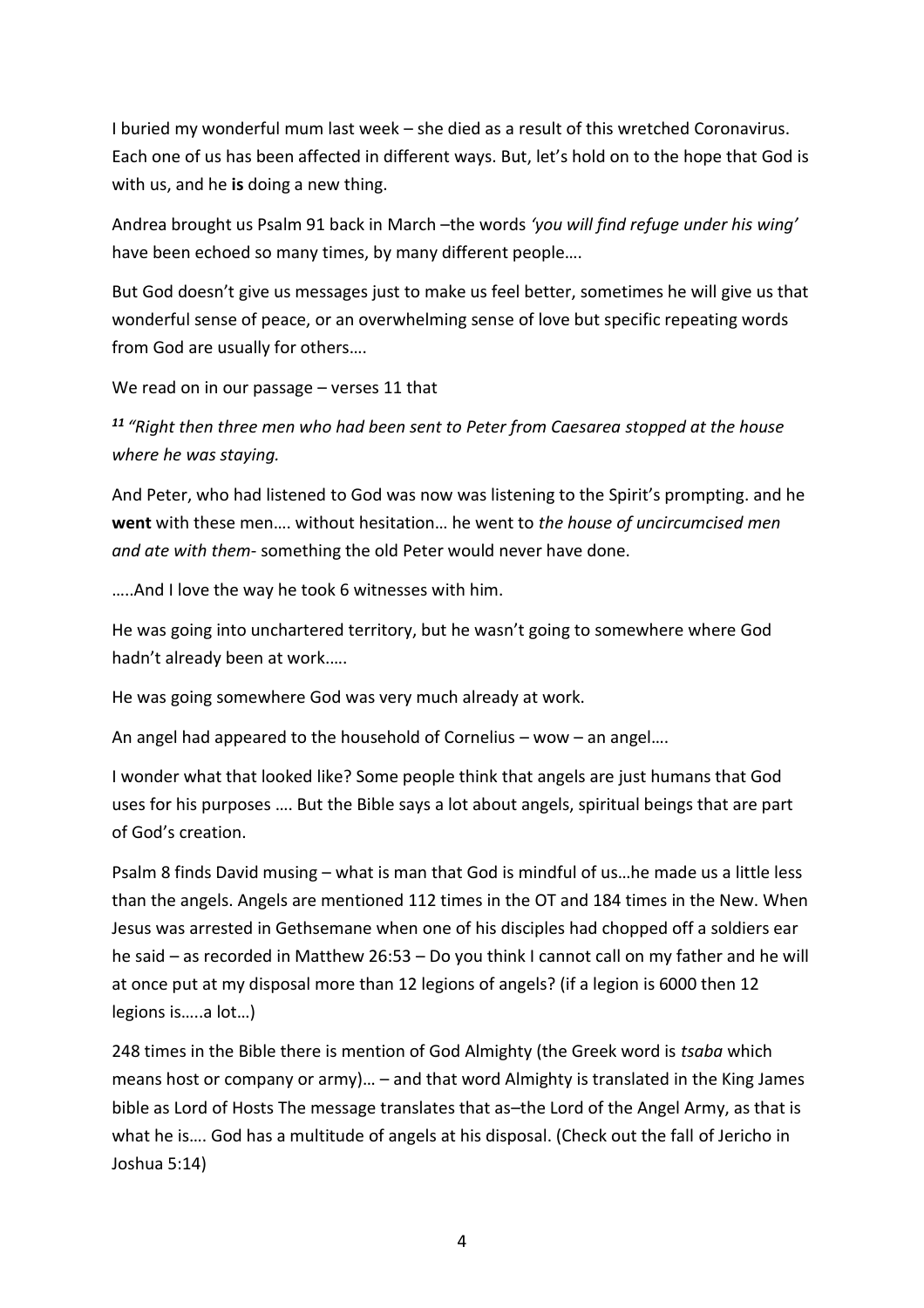Several people in our fellowship have been given words about Angels. Be assured God is mighty and God does and will continue to send angels…to both protect and to speak…

Back to Acts 11  $v$  14 – it is Interesting that the angel who appeared to the Cornelius household, didn't share the Gospel - that was left for Peter to do.

The angel speaks clearly that *Peter, will bring a message – he will bring them a message, Peter will tell them about Jesus and through that message, all the household will be saved.'*

Peter needed to be challenged about his practices and prejudices…Peter needed to learn that, not only should he not call any **food** impure or unclean, but also, he should not call any **person** impure or unclean…

And that's a challenge for us too, what are our prejudges? What is my prejudice? What is stopping us from sharing the gospel with others – even in this time – or may be especially in the time of national crisis?

These are times of great opportunity. Time to take a risk for the Gospel…

You see, the gospel saves, God saves, Jesus saves….We are called to bring the message of hope, the message of peace, the message of love, the message of eternal life.

And, here's a thing…don't worry about what you say…..

It says in verse 15

As Peter began to speak – not once Peter had given the whole story and taken the household through Genesis, Exodus, ,Leviticus, Numbers, Deuteronomy – all the way through the bible pointing out how God always promised a Messiah and then about the life death and resurrection and how Jesus took our sins, and has justified us before God and we are going through a process of sanctification… no

*<sup>15</sup> "As Peter began to speak, the Holy Spirit came on them, just as he had come on the disciples on that very first Pentecost..*

The Holy Spirit simply fell on them while the astonished Joppa Christians looked on in wonder….

We just need to start to speak ….and let God be God. Let God, who can do immeasurably more than we can think or imagine, do what he does best – transform lives by his Holy Spirit.

So, Peter had a vision which changed the whole course of the early church….

Peter prayed,

Peter overcame his prejudges ''Surely not Lord'',